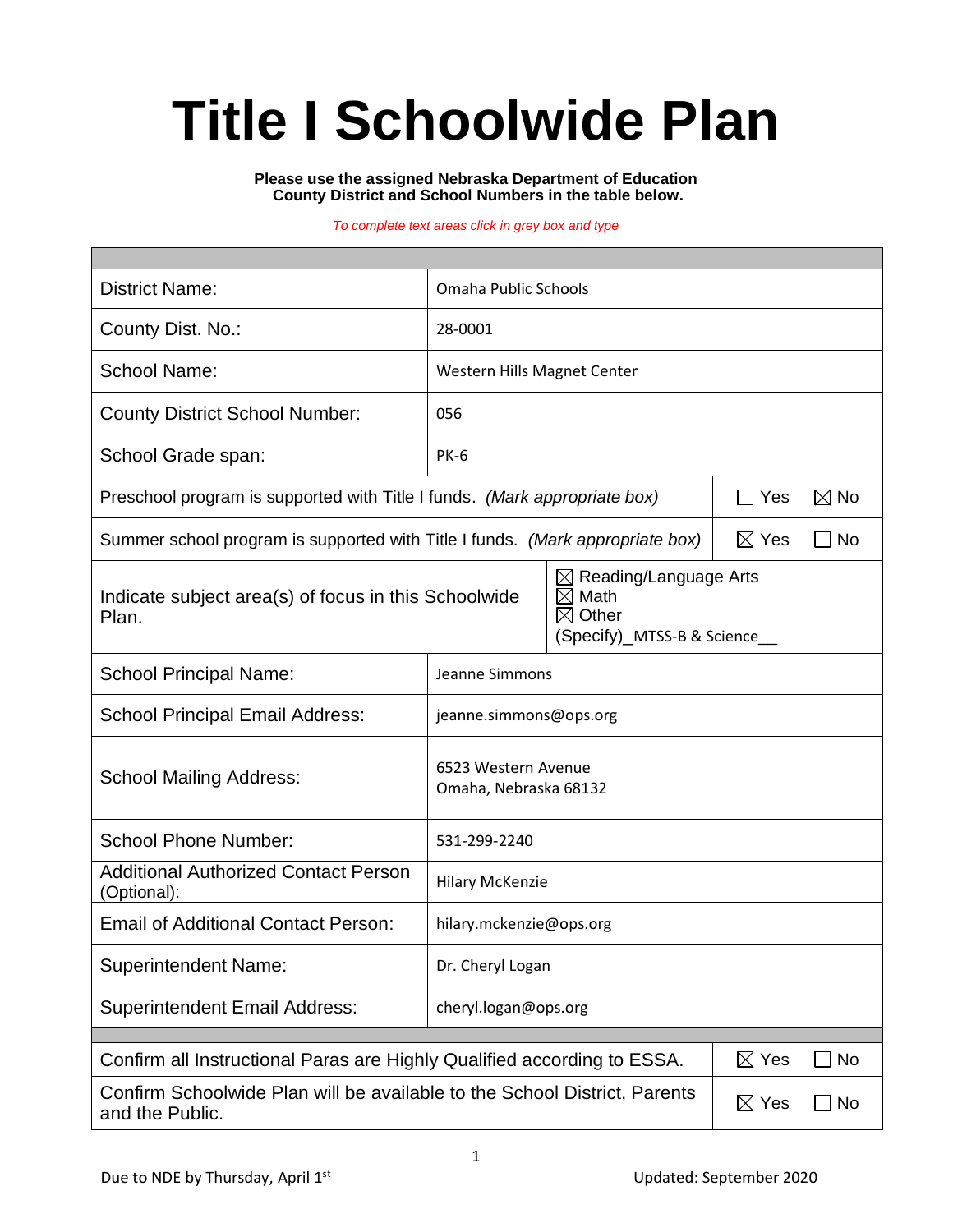| <b>Names of Planning Team</b><br>(include staff, parents & at least one student if Secondary School) |  |                        | Titles of those on Planning Team |                                           |              |                 |  |
|------------------------------------------------------------------------------------------------------|--|------------------------|----------------------------------|-------------------------------------------|--------------|-----------------|--|
|                                                                                                      |  | Parent                 |                                  |                                           |              |                 |  |
|                                                                                                      |  |                        | Administrator                    |                                           |              |                 |  |
| Jeanne Simmons                                                                                       |  |                        | Principal                        |                                           |              |                 |  |
| <b>Hilary McKenzie</b>                                                                               |  |                        | <b>Instructional Faciliator</b>  |                                           |              |                 |  |
| Kathleen Alseth                                                                                      |  |                        | <b>Literacy Coach</b>            |                                           |              |                 |  |
| Sara Gnarra                                                                                          |  |                        |                                  | Art Teacher                               |              |                 |  |
| Debi Jaeke                                                                                           |  |                        | Counselor                        |                                           |              |                 |  |
| Megan Zitek                                                                                          |  |                        |                                  | 3rd Grade Teacher                         |              |                 |  |
| <b>Taylor Novacek</b>                                                                                |  |                        |                                  | 3/4 Teacher                               |              |                 |  |
| Carol Greenwood                                                                                      |  |                        |                                  | 5th Grade Teacher                         |              |                 |  |
| Maureen O'Laughlin                                                                                   |  |                        |                                  | Parent                                    |              |                 |  |
| <b>Teresa Galligher</b>                                                                              |  |                        |                                  | 1st Grade Teacher                         |              |                 |  |
| Michelle Amill                                                                                       |  |                        |                                  | Reading Interventionist                   |              |                 |  |
| <b>School Information</b><br>(As of the last Friday in September)                                    |  |                        |                                  |                                           |              |                 |  |
| Enrollment: 329                                                                                      |  | Average Class Size: 21 |                                  | Number of Certified Instruction Staff: 26 |              |                 |  |
| Race and Ethnicity Percentages                                                                       |  |                        |                                  |                                           |              |                 |  |
| White: 36.2 %                                                                                        |  | Hispanic: 21 %         |                                  |                                           | Asian: 2.7 % |                 |  |
| Black/African American: 26.7 %                                                                       |  |                        |                                  | American Indian/Alaskan Native: 0.6 %     |              |                 |  |
| Native Hawaiian or Other Pacific Islander: 0 %                                                       |  |                        |                                  | Two or More Races: 12.8 %                 |              |                 |  |
| Other Demographics Percentages (may be found on NEP https://nep.education.ne.gov/)                   |  |                        |                                  |                                           |              |                 |  |
| English Learner: 6 %<br>Poverty: 76.6 %                                                              |  |                        |                                  |                                           |              | Mobility: 8.8 % |  |
|                                                                                                      |  |                        |                                  |                                           |              |                 |  |

| Assessments used in the Comprehensive Needs Assessment<br>(ie. NSCAS, MAP, ITBS, AIMS web, DIBELS, CAT etc.) |                                          |  |  |  |
|--------------------------------------------------------------------------------------------------------------|------------------------------------------|--|--|--|
| <b>NWEA- MAP Assessment</b>                                                                                  | <b>Grade Level Curriculum Assessment</b> |  |  |  |
| <b>NCSAS ELA/Math/Science Pilot</b>                                                                          |                                          |  |  |  |
| <b>HMH Amira Data</b>                                                                                        |                                          |  |  |  |
| <b>MTSS-B= TFI &amp; SAS</b>                                                                                 |                                          |  |  |  |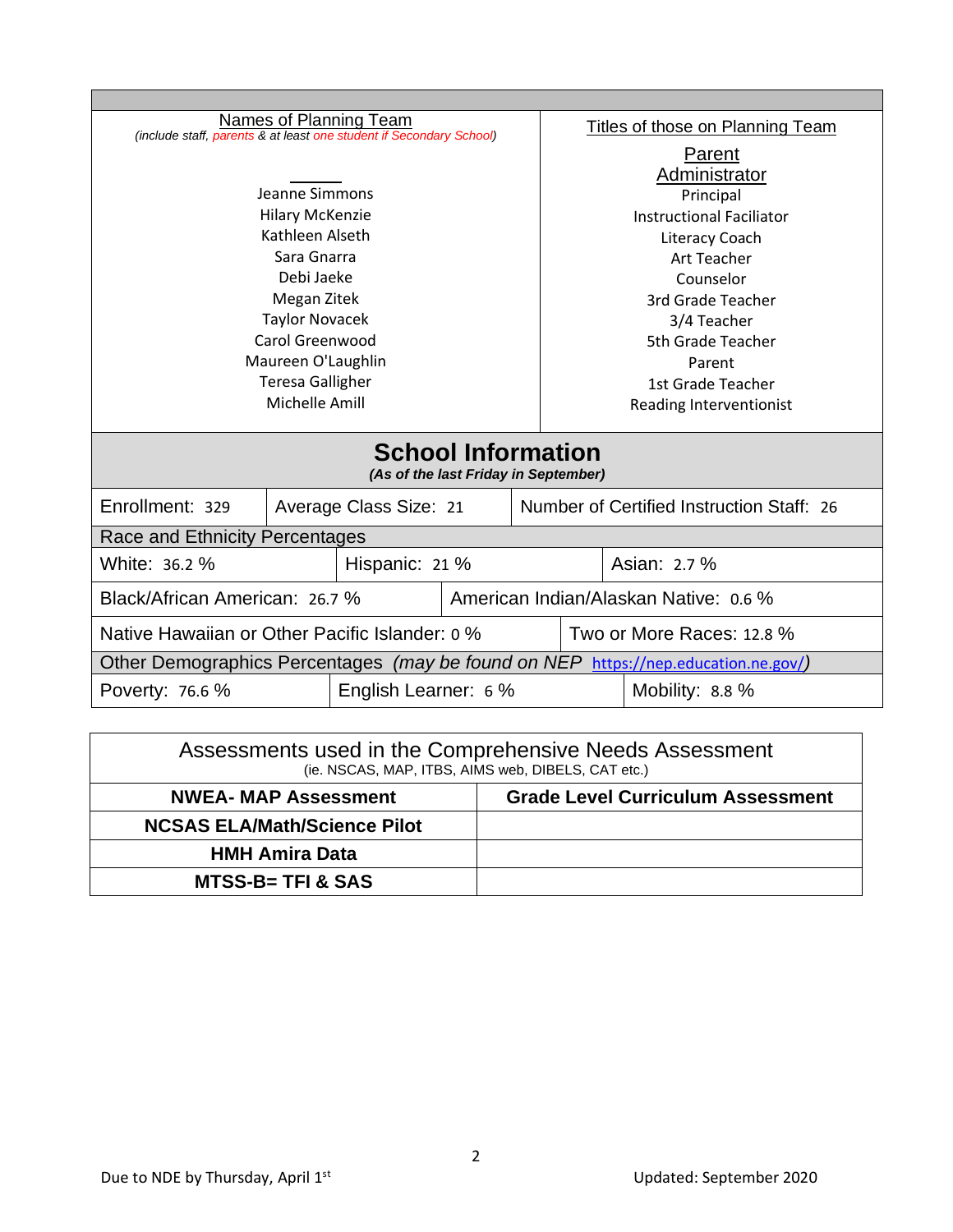## *Please write a narrative in each box below to correspond to the Rating Rubric.*

*Place documentation in corresponding folder on flash drive to support the narrative.*

#### **1. Comprehensive Needs Assessment**

**1.1** *Please provide a narrative below describing how data was used from a comprehensive needs assessment of the entire school to identify the needs of all children, particularly those who are failing, or are at-risk of failing to meet State academic standards, and how this analysis was used to plan curriculum, instruction and assessment decisions.*

In order to create a picture of our student's needs, we use several sources of data: MAP test scores, Grades, NSCAS test scores from the 19-20 MTSS-B Big 5. We triangulate this data to get a good individual picture of a student, as well as a class overview or their strengths and their needs both academically and behaviorally. We use the data to drive our academic instructional strategies both in whole group and small group instruction both in academics and social emotional learning. Our grade level meetings are structured around using the data we have collected from these sources for next steps in our teaching as well as setting goals for students, grade level classrooms and schoolwide focus and goals. Our staff meetings are built around the needs shown in our data to improve our teaching practices around best practices and procedures of learning to meet the needs of our diverse students.

Artifacts:

Western Hills Data Book pgs. 21-49 Western Hills Data MAP Fall 2019-2020

**1.2** *Please provide a narrative below describing how information from parents and community was gathered to identify the needs of the school. Provide supporting documentation in the corresponding folder.*

Western Hills collects perceptual data through Western Hills Climate survey given yearly to parents, staff and students and utilizes the data when forming, evaluating, and updating our School Improvement Plan. The Climate survey data is reviewed at the building and district level and used to inform and adjust practices, policies, and procedures. We also meet with our PTO to share and discuss information in regards to our students and staff needs, resources and support.

Artifacts:

Climate Survey in Western Hills Data Book pgs. 15-16 PTO Meeting Notes from 1.13.21

**1.3** *Please provide a narrative below describing the on-going improvement efforts, which should support the Continuous School Improvement Plan. Provide supporting documentation in the corresponding folder.*

At the beginning of every school year, we begin to look at data to decide our school improvement needs. MAP K-6 data is the assessment used throughout the year to determine if we are meeting student needs and growth. We use MAP data in the Fall and Winter to set goals for the year in student growth, teachers professional development needs, implementation of best practices and procedures and a timeline for the school year. Throughout the school year, we then meet each quarter and discuss our SIP plan to determine where we are, where we are going and celebrations or changes we need to make to continue to strive towards our goals.

Artifacts:

Western HIlls School Improvement Plan: ELA, Math, Science, MTSS-B, Attendance Western Hills Student and Parent Handbook Western Hills Coaching Schedule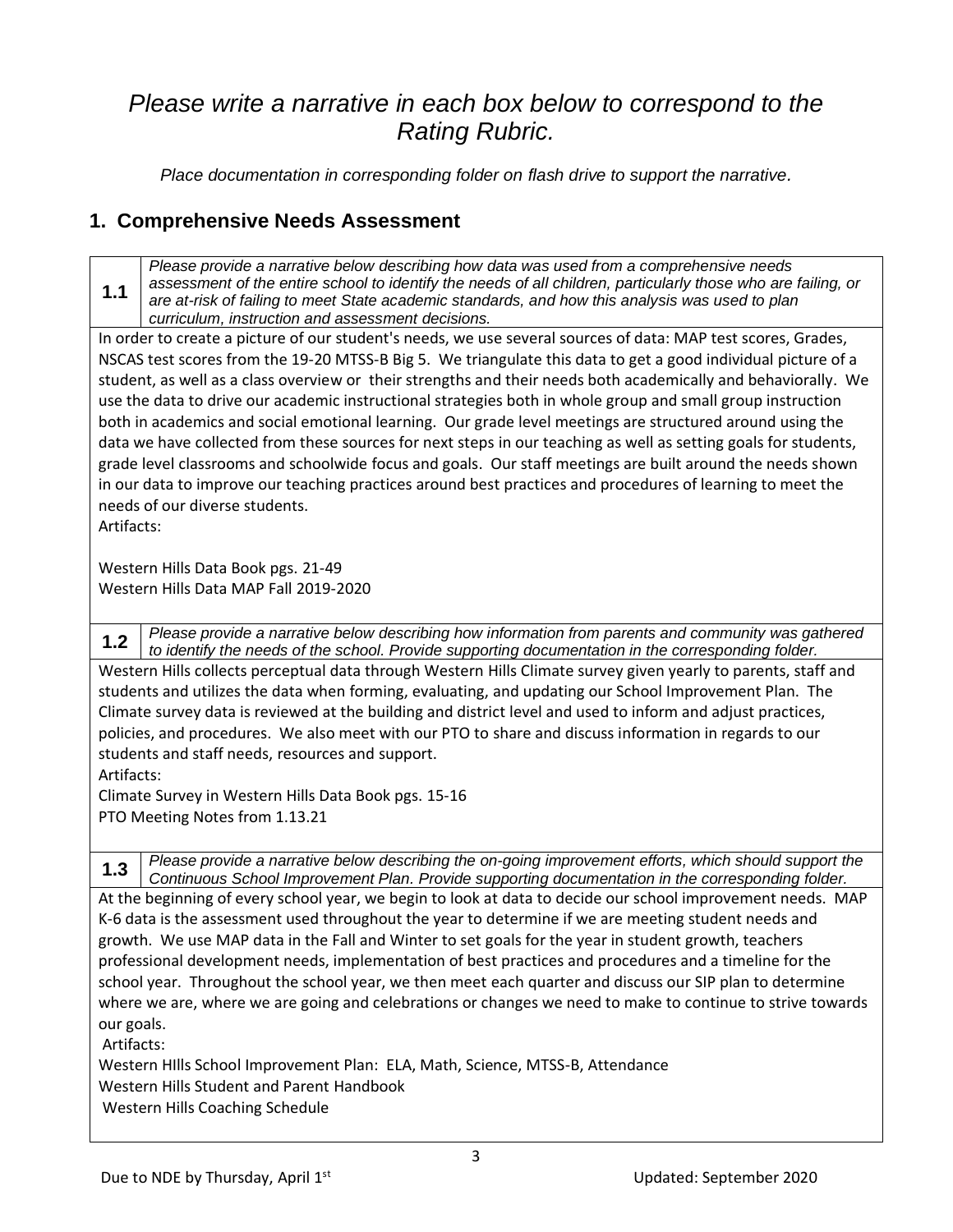#### **2. Schoolwide reform strategies**

**2.1** *Please provide a narrative below describing the additional assistance provided for students at risk of not meeting the challenging state academic standards. Provide supporting documentation in the corresponding folder.*

Western Hills supports on-time grade completion for all students through the use of A+ grade level Curriculum Guides which ensures all students receive the guaranteed and viable grade level curriculum. Best Instructional Practices framework is also implemented in all classrooms to meet Tier 1 students needs. Students who are identified as being below grade level are offered intervention opportunities including but not limited to Summer School, Go Math Tier 2 and 3 Interventions, Mastery Phonics, and a SAT referral. Our Student Assistance Team collaborates to determine strategies that best meet the needs of individual learners. Artifacts:

WHillsNext Level Learning Application WHills SAP Referral Form WHillsSAT steps

#### **3. High quality and ongoing professional development**

**3.1** *Please provide a narrative below describing the professional development and other activities provided to improve instructional effectiveness and use of academic data to guide instruction. Provide supporting documentation in the corresponding folder.*

We are continually using national, state and district assessments to meet individual student needs as well as teacher learning. Our data wall and teacher data folders help us to continually use data in assessing student performance, determine the effectiveness of our curriculum and instruction and improve and implement best instructional strategies, practices and interventions focused on improving student learning. Individual Student Goals for MAP testing and state assessments are used for student accountability and for timely and accurate information that is meaningful to our teachers to drive our instruction and meet our student needs. Our School Improvement Plan and Professional Development Plan as well as Student goal setting documents are drivers of our improvement process which changes each year and throughout a school year. Monthly staff meetings focus on academics and behaviors. We also consistently meet as a leadership team (once a week) to plan staff and grade level professional development as we grow our staff and look for ways to serve our students and meet their needs.

Artifacts: WHills School Improvement Plan 20-21 One Pager Western Hills PD Agenda WH Coaching Schedule

#### **4. Strategies to increase parent and family engagement**

**4.1** *Please provide a narrative below describing how the School-Parent Compact was jointly developed and how it is distributed. Provide supporting documentation in the corresponding folder.*

At Western Hills we have had a Student-Teacher-Parent Compact which is discussed and given to students at the beginning of the year to set expectations for a student's educational team. The compact is given to families or the first day of school and then teachers review expectations for all members asking each to sign their agreement. This document is kept by teachers throughout the school year.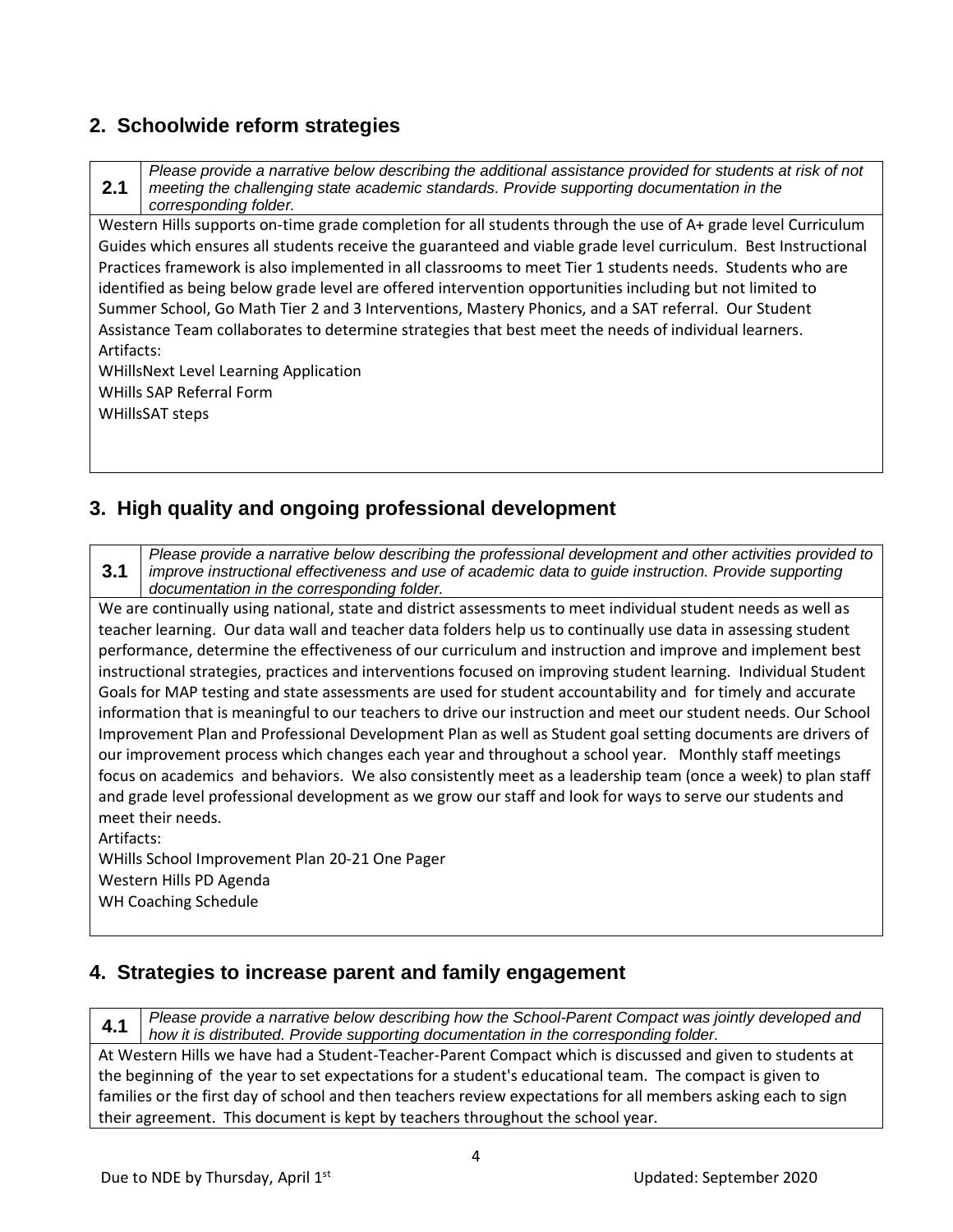Artifacts: Staff Meeting Agenda- PD 1.6 Staff Meeting Agenda PD 1.15 Staff Meeting Agenda 11.9 Success Criteria Observation PD Title 1 WH Parent Compact 20-21

**4.2** *Please provide a narrative below describing how parents were involved in developing the Title I Parent and Family Engagement Policy or Procedure. Provide supporting documentation in the corresponding folder.*

The 2020-21 school year was the first year that Western Hills had been a Title 1 Schoolwide Program in seven years. Western Hills was a Title 1 school before and we have attempted to keep some of the procedures of Title 1 in engaging our parents.

Artifacts:

WH-Title 1 Parent Compact 20-21

Title 1 Parent Compact

**4.3** *Please provide a narrative below describing how and when the annual Title I parent meeting is/was held informing parents of the school's participation in Title I. Provide supporting documentation in the corresponding folder.*

At the PTO meeting on 11.11.20, we shared that Western Hills would be participating in the 2020-21 school year as a Title 1 building. We discussed the advantages of being Title 1 which at Western Hills in the 2020-21 school year could help with additional staffing, staff professional development opportunities, classooms supplies, upgrades to technology, and more parent/family events involving all students and families throughout the school year..

Artifacts:

PTO Meeting Agenda11.11.20 PTO Meeting Notes 11.11.20 WHills PTO Community Movie Night Flyer

### **5. Transition Plan**

**5.1** *Please provide a narrative below describing the school's transition plan for incoming students to support, coordinate and integrate services from their previous program or school (i.e. Headstart and/or other Early Childhood Program to Elementary, Elementary to Intermediate, Intermediate to Middle School, Middle School to High School).*

Western Hills has Kdg through 6th grade students and we added a PreK classroom through the Omaha Schools Foundation in 2018-19. We provide opportunities for our youngest students and parents to be prepared for elementary school through our Kindergarten RoundUp in January along with various school virtual tours for neighborhood families interested in Western Hills throughout the year. Other incoming students are ones who enroll at Western Hills during the school year. Our Guidance Counselor works with our Kindness Ambassadors (Gr3-6 students) to give a "virtual welcome tour" the first day the student comes to Western Hills. Grade level teachers also partner each new student with a "buddy" student in their classroom to help them navigate the school environment anadjust to the new classroom. Newsletters are sent home all year long. Artifacts: PTO-TItle 1 Meeting

Title 1 Parent Compact

WH Round-Up Information